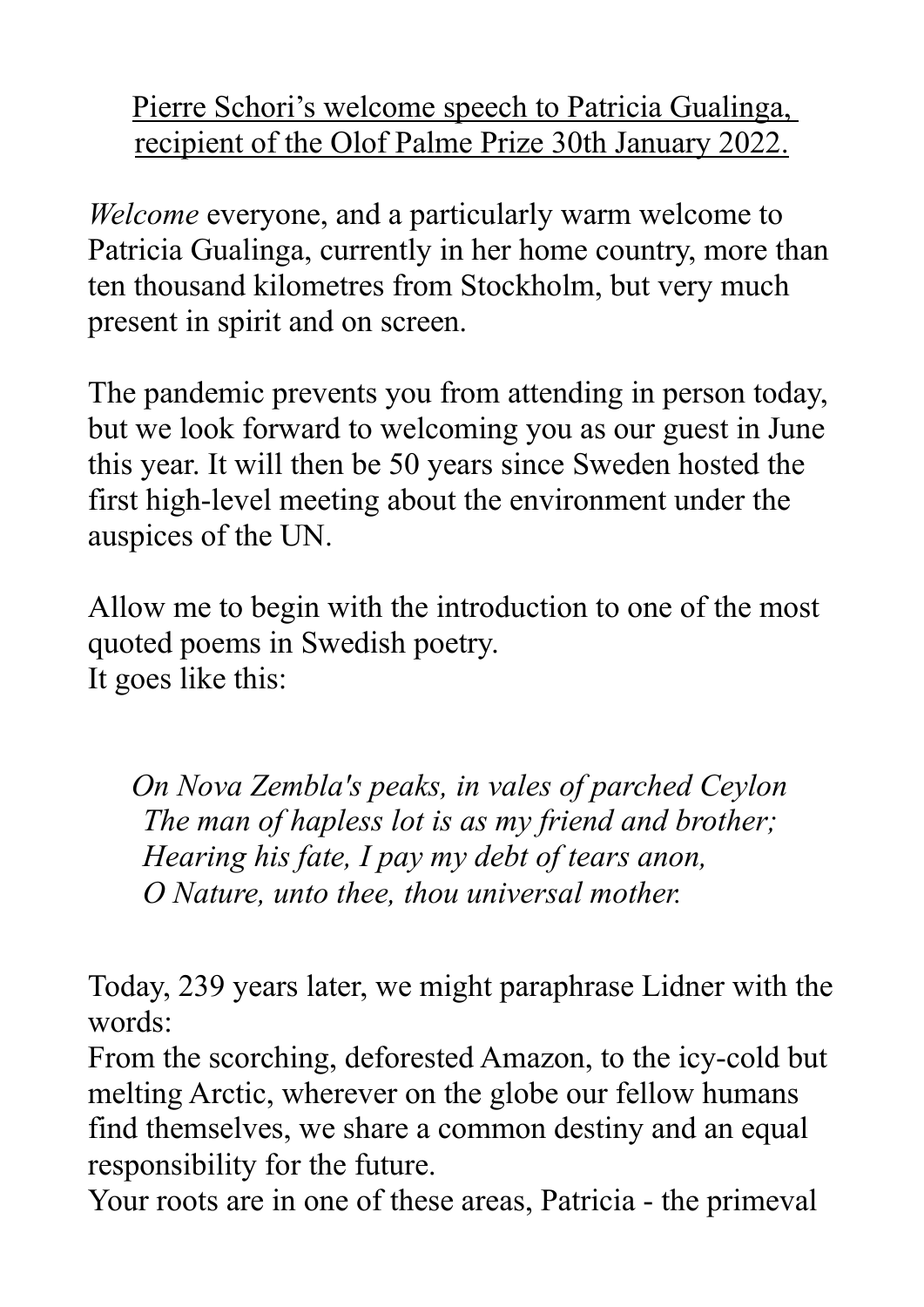forest community of Sarayaku in Ecuador, so too are those of your fellow campaigner Sara-Elvira Kuhmunen. She originates from the reindeer-herding community of Sirges, in the expansive landscape of Sápmi, the homeland of the Sami people. She is also with us here today.

\*\*\*

We meet against the backdrop of a situation that causes deep anxiety and insecurity and which demands cohesion and cooperation across national borders. Yet instead of reason and the quest for peace, environmental destruction and militarism dominate.

We live in a world of nuclear giants and ethical dwarves. The three nuclear giants also dominate the conventional arms race, which continues to progress at an unparalleled rate. The USA accounts for 35 per cent of the world's military expenditure, China 13 per cent and Russia 3.8 per cent.

At the same time we battle the legacy of war in the Balkans, genocide in Rwanda and Srebrenica, the terror of the 11th of September which led in turn to American interventions in Afghanistan and Iraq, war in Syria, Jihadism and the mass forced migration of 2015. And in the wake of these we have learned through bitter experience that racism, anti-semitism and Islamophobia are also deadly viruses.

Democracy itself seems to stand on shaky foundations. Mexico's Carlos Fuentes wrote: "Democracy cannot grow on empty stomachs, empty senses and empty stores.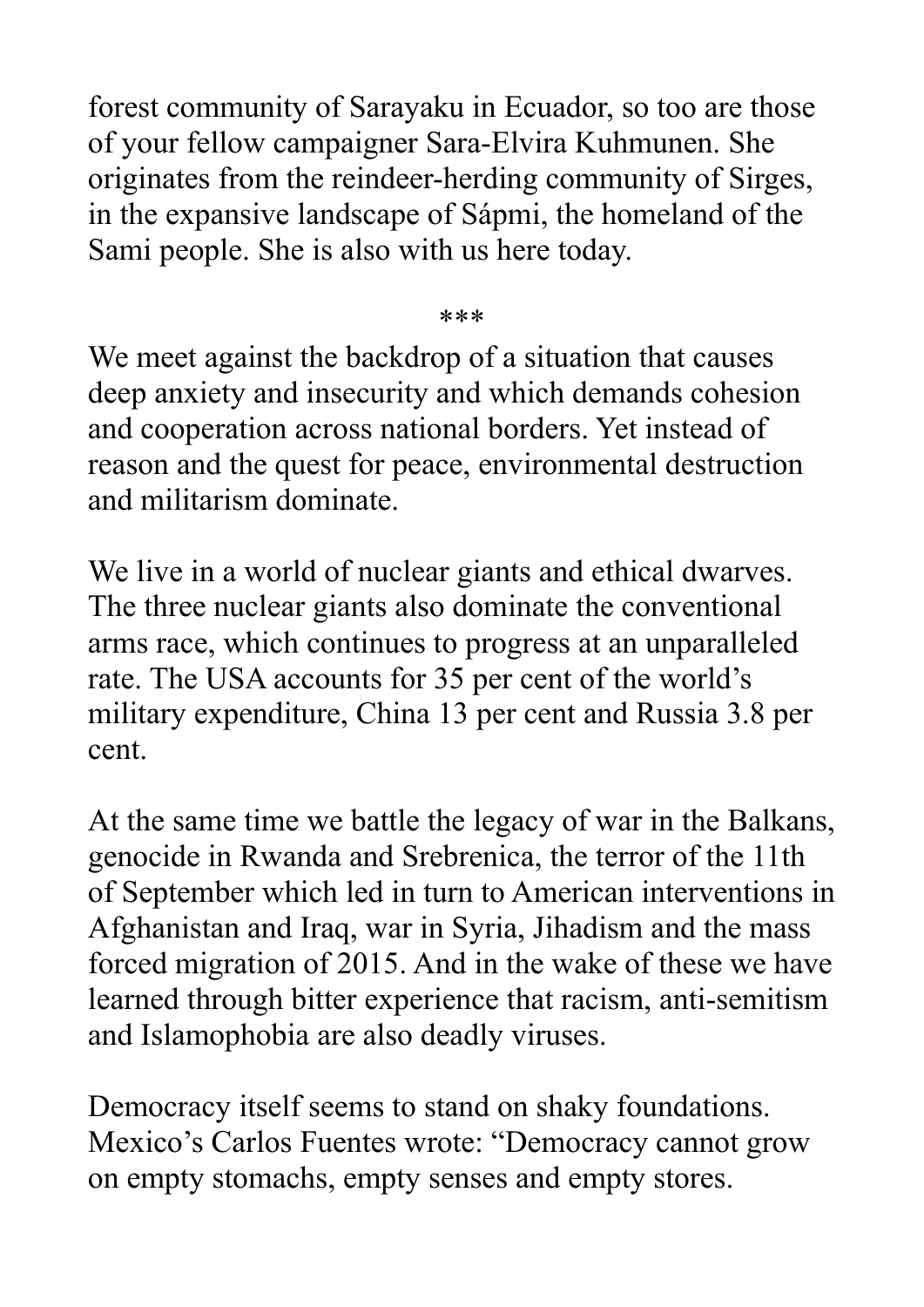Democracy is not a motive but a result."

The ten richest people in the world have doubled their wealth during the pandemic, while 99 per cent of the world's population are worse off, say Oxfam in a new report. It is the world's poor who bear the brunt of climate change, misery and who are forced to flee persecution, hunger and a lack of resources.

We must ask ourselves: How much poverty can democracy tolerate, how much underdevelopment can peace withstand?

\*\*\*

All of these threats are connected. They are all interwoven into our lives, economically and politically, ecologically and 'pandemically'.

Our global common fate was propounded here in Stockholm fifty years ago. The conference attendees gathered under the motto *Only One Earth.* This event fired the starting gun for the era of global environmental political cooperation.

Olof Palme's participation attracted great attention and his words remain relevant today. As the Swedish Prime Minister opened the conference on the 5th of June, 7000 demonstrators outside protested the Nixon regime's spraying of Vietnamese forests with poison. In the plenary session the next day, Palme called the bombings "an outrage, sometimes described as ecocide, which requires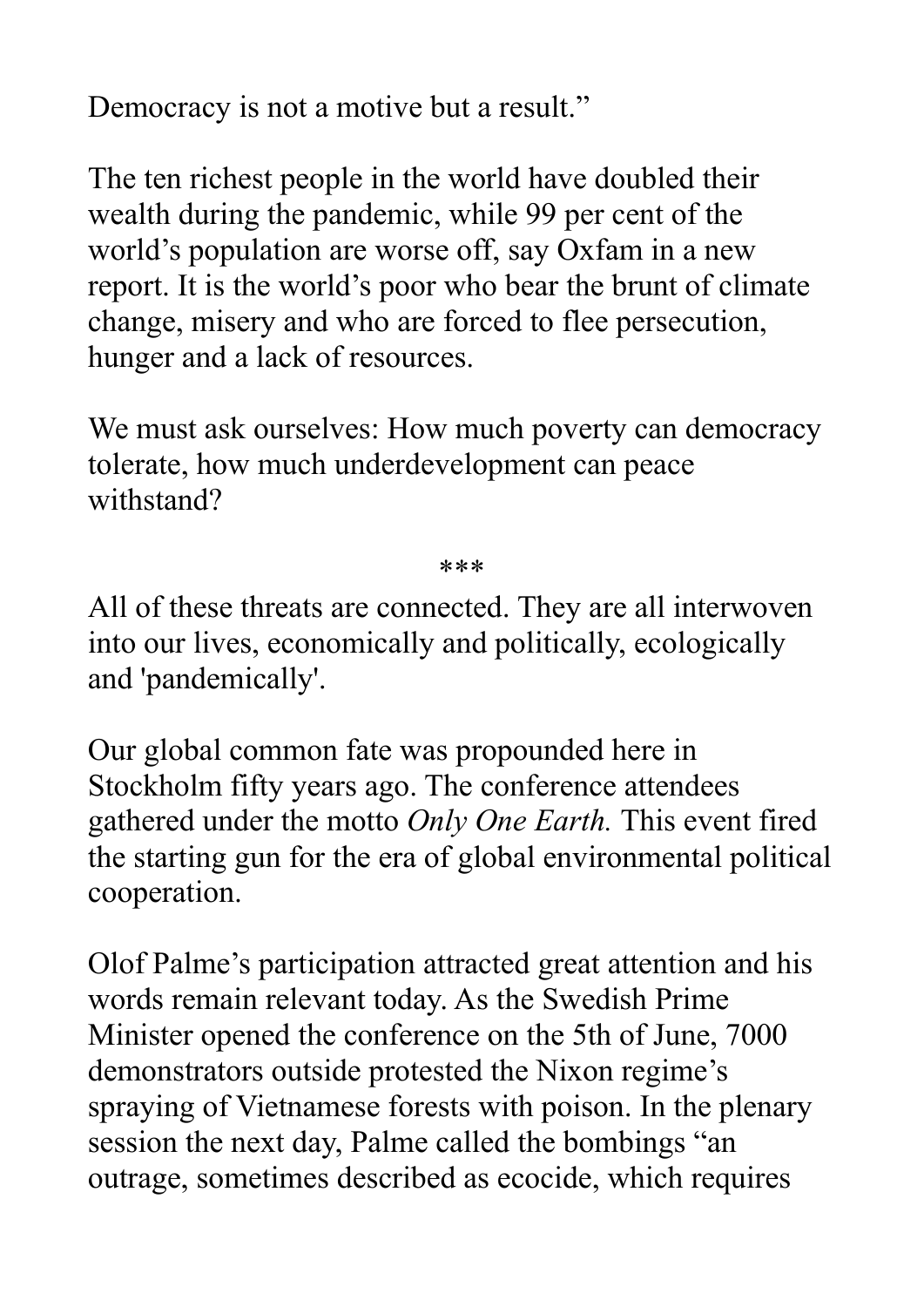urgent international attention."

The reaction this provoked was striking.

Yet liberal daily newspaper *Dagens Nyheter* defended Palme, asking: "Is it so completely unfathomable to them that it might seem incredibly mendacious to allow a conference about the global environment to pass without officially acknowledging that the most deliberate and technically refined environmental murder in history is progressing at the same time within the framework of the Vietnam War?"

Palme concluded his speech by saying: "Our future is common. We must share it together. We must shape it together."

\*\*\*

Ten years later in 1982, in the same vein, Palme launched the concept of "common security" in the so-called Palme Commission's report *Common Security – a Blueprint for Survival.* On the commission were former US Secretary of State Cyrus Vance, Georgi Arbatov, close confidant of Soviet leader Leonid Brezhnev, and fourteen other politicians from East, West, North and South.

The commission laid out a well-argued route away from the stranglehold that the nuclear balance of terror had on the world; its succinct conclusion found support with the leaders of the two military superpowers, Mikhail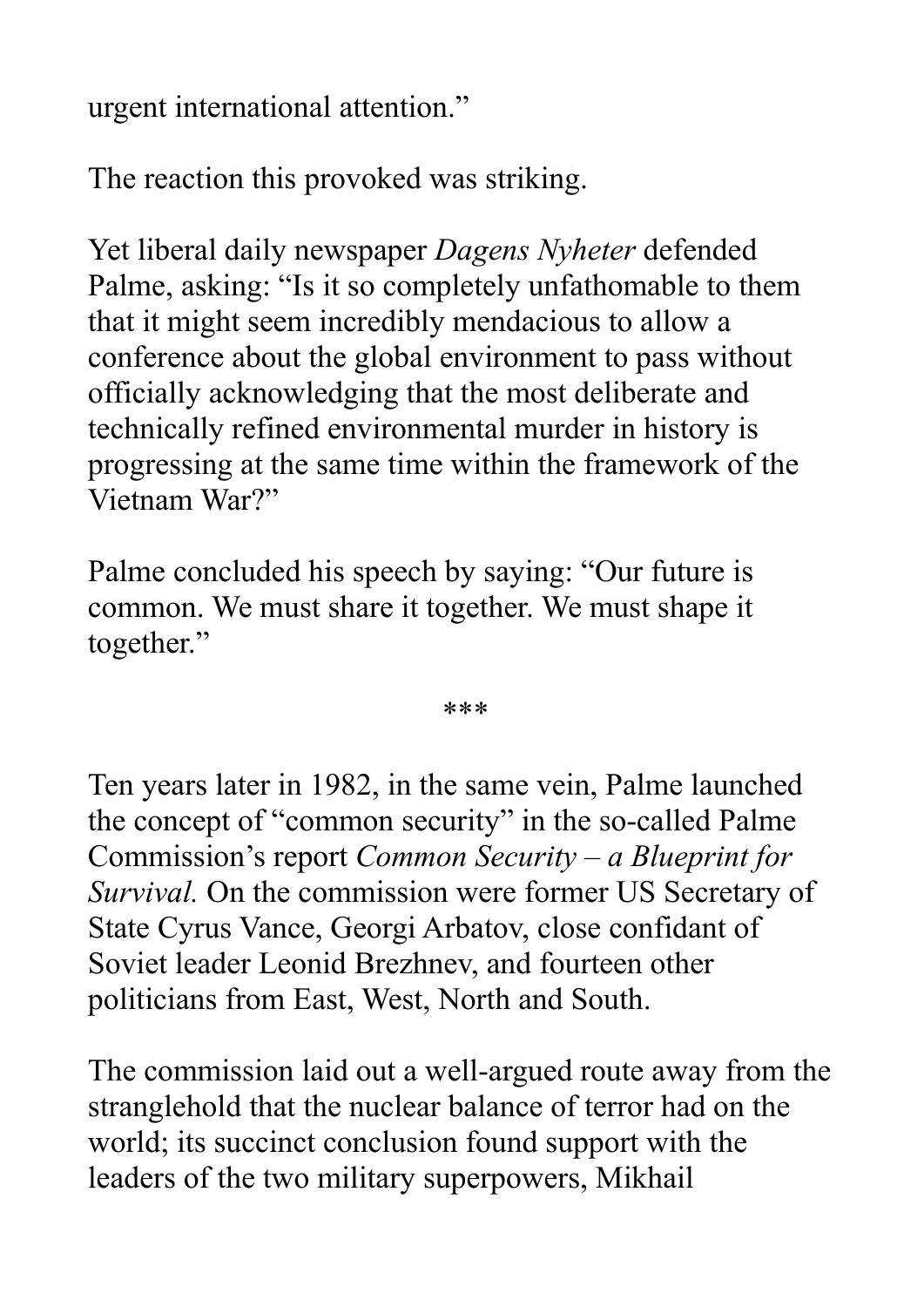Gorbachev and Ronald Reagan:

"*There will be no winner in a nuclear war. The use of nuclear weapons would result in devastation and suffering of a magnitude which would render meaningless any notion of victory. The size of existing nuclear stockpiles and the near certainty of devastating retaliation make it futile and dangerous to consider nuclear war an instrument of national policy."*

Today, thirty-five years later, WHO General Secretary Ghebreyesus speaks in the same terms: "…in our interdependent world no one is safe until everyone is safe."

In other words: common security applies militarily and politically, ecologically and in terms of health.

You know as well as anyone Patricia; along with your colleagues in *Mujeres Amazónicas* you have realised this and dedicated your lives to the struggle for justice for all and the survival of the planet. In your struggle you have encountered strong resistance both nationally and internationally.

Your international opponents include some with Swedish connections.

On the 11th of November 2021, the Swedish Prosecution Authority announced that Lundin Energy's majority shareholder, Ian Lundin, was to be prosecuted along with Director Alex Schneiter for complicity in grave war crimes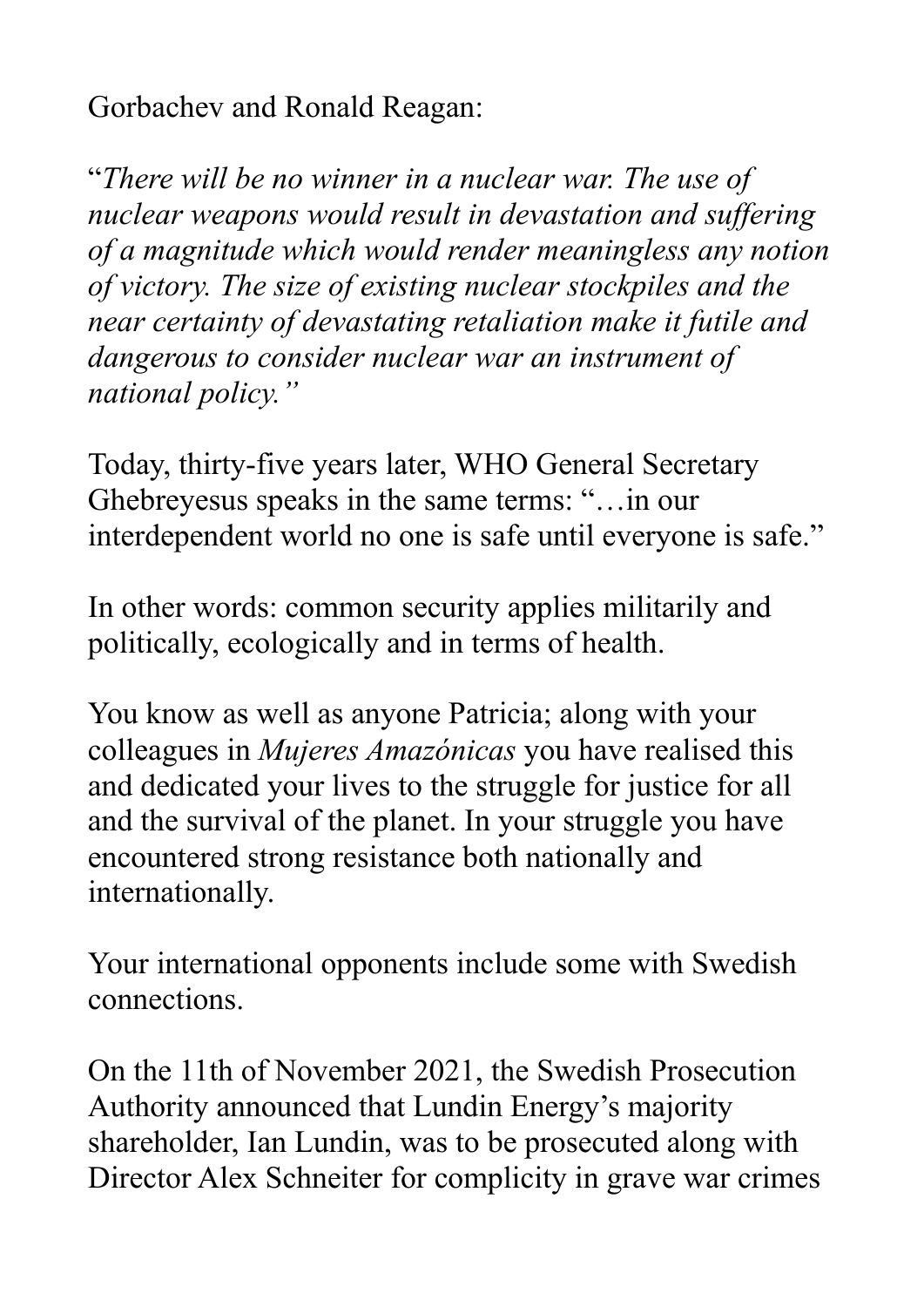in Sudan between 1999 and 2003.

According to the prosecutor conducting preliminary inquiries, Henrik Attorps, the inquiry showed that the military and allied militias dropped bombs from cargo planes, shot civilians from military helicopters, abducted and plundered civilian populations, burned entire villages and harvests, leaving people with nothing to live on.

Attorps added: "War crimes are one of the most serious crimes that Sweden has an international obligation to investigate and prosecute."

It emerged that the company is also active in Ecuador, according to a report in *Omvärlden* magazine in May 2017 under the headline *Lundin's gold rush plunders the Amazon*. \*\*\*

Our leading expert on public international law and nuclear weapons, former Foreign Minister and 2003's Palme Prize winner, liberal Hans Blix, formulates our existential dilemma thus: "…nuclear arsenals are sufficient to commit a quick suicide, whilst we have also added the risk of a slow suicide through global warming."

Against this background, Sweden should continue Olof Palme's struggle to criminalise environmental murder/ecocide and the ultimate weapon of environmental murder, nuclear bombs! Where there's a will, there's a way!

"Today, systematic atrocities against nature are conducted on a global scale, we are in a planetary emergency," Pella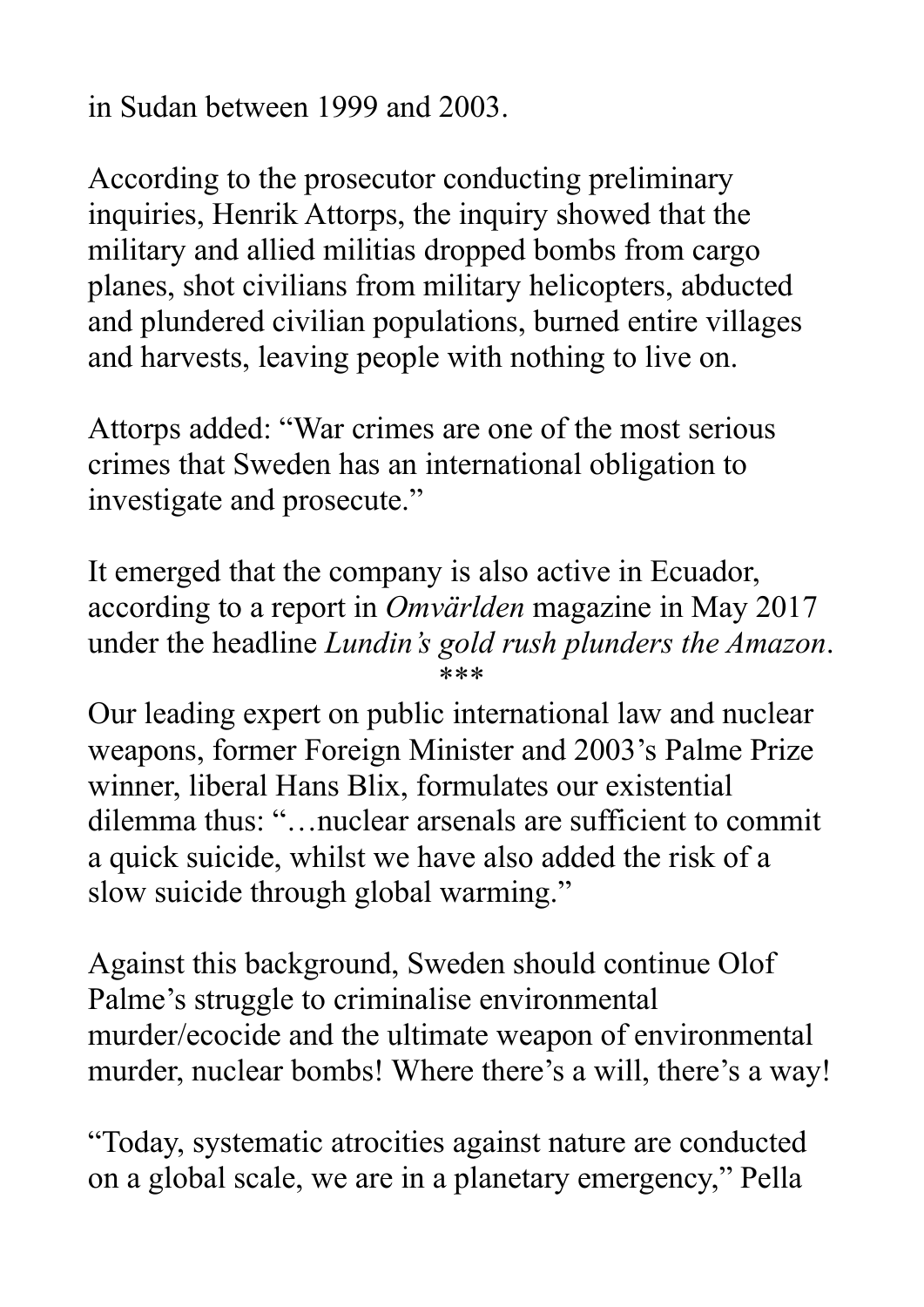Thiel, Chair of End Ecocide Sweden has underlined.

In recent years, this insight has also reached big politics. In July 2020, French president Emmanuel Macron joined in with the following declaration:

"When it comes to ecocide, I believe I was the first leader to use the term when the Amazon was burning last year. So I share the ambition to ensure that this term, ecocide, is established in international law, so that leaders are accountable before the International Criminal Court."

He also wished to integrate the principle into French law. *The Guardian* agreed with the president, but pointed out that Olof Palme was first.

A number of states have since expressed an interest in the issue, including Belgium, Finland and several island nations.

We trust that the Swedish government are working on the issue ahead of the summit here in June.

\*\*\*\*

So the decades-long struggle against huge environmental destruction and devastating weapons of genocide are woven together. from the 1972 UN conference, via the Palme Commission's *Common Security* to the imminent *Stockholm+50* in June.